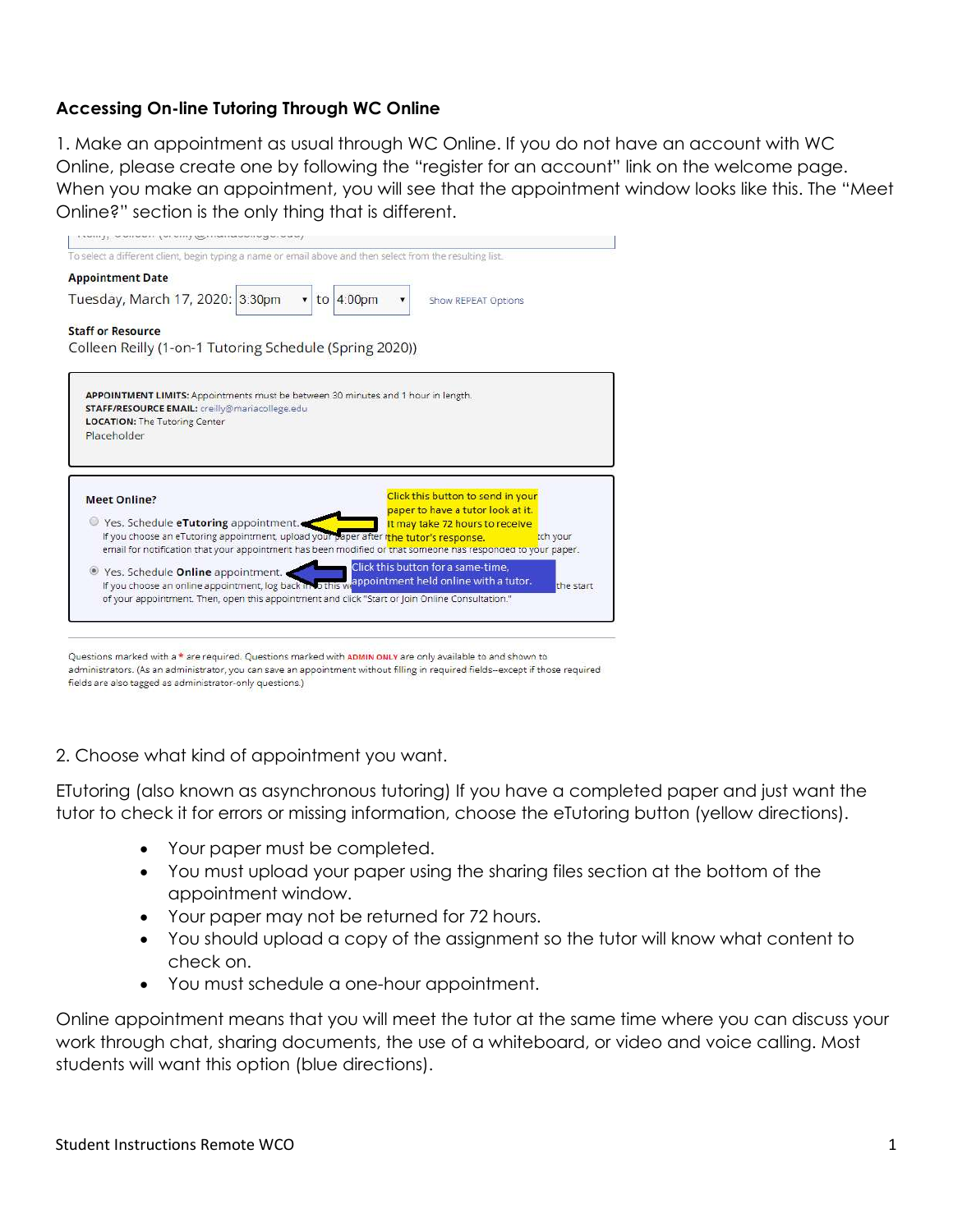3. Prepare your materials at least fifteen minutes before the start of your appointment. This will include any study guides you have made and what the professor provided for you on Blackboard.

You will need to have the following documents ready to share electronically with your tutor. Please keep in mind that your tutor can only access things electronically. There is a video chat function, but they will probably not be able to see your textbook or article. This means you should have downloaded copies of each of these onto your computer (and remember where you saved them) so you can share them.

\*\*\*The tutor will not have access to your textbook. If there is a particular section you are struggling with, you will have to take a picture of it and upload it to your computer in order to be able to share it with the tutor.\*\*\*

If this is the first time you are using online tutoring, you may also want to log in early so you can figure out how to use all the features.

## For Written Assignments

- the professor's requirements for the assignment you are working on
- materials you are using for the assignment (for example, any articles your teacher may have assigned, links to sources you are using)
- what you have completed so far of the assignment if it is a written document
- the rubric if available
- If you need help with understanding your text book, you will need to take a picture and upload it to your computer in order to share it with your tutor.

## For Exam or Test Preparation

- a list of the topics you will be tested on in a document you can share with the tutor
- specific questions you have about the material
- a copy of any PowerPoints you may have downloaded
- course objectives from your syllabus
- If you need help with understanding your text book, you will need to take a picture and upload it to your computer in order to share it with your tutor.

# For Improving Understanding of a Topic

- any PowerPoints or articles the professor has provided
- the course objectives from your syllabus
- If you need help with understanding your text book, you will need to take a picture and upload it to your computer in order to share it with your tutor.

4. You can join the online session by clicking on your premade appointment (the yellow box, just like you would to cancel or change your appointment).

You will see the space to join in the appointment window. Click where the arrow shows you.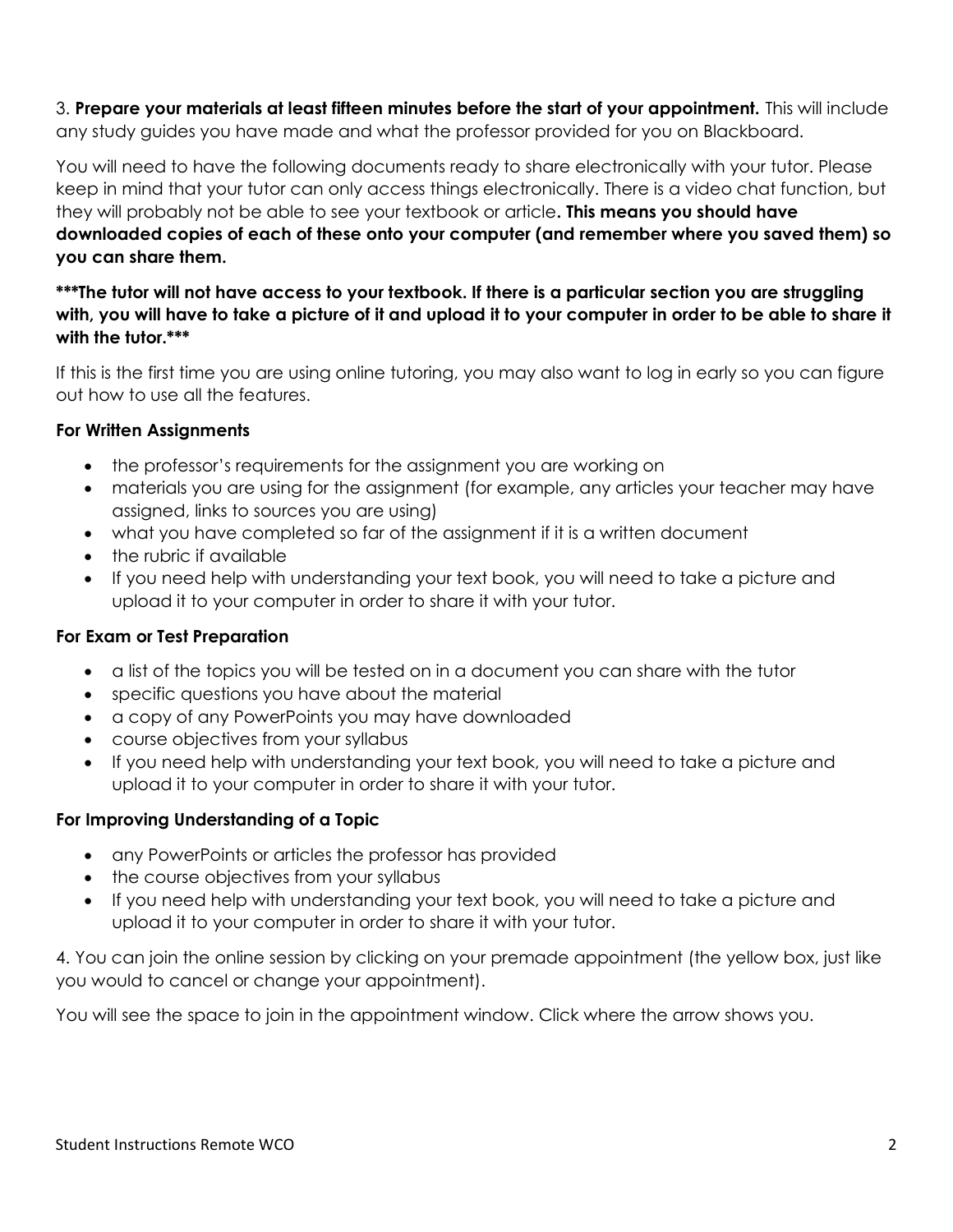| mariacollege.mywconline.com/reserve.php?id=sc5e6fd2225c15d                                            |                                                                            |  |
|-------------------------------------------------------------------------------------------------------|----------------------------------------------------------------------------|--|
|                                                                                                       | <b>View Existing Appointment</b>                                           |  |
| Client<br>Colleen Reilly                                                                              |                                                                            |  |
| <b>Appointment Date</b><br>Monday, March 16, 2020<br>3:30pm to 4:00pm [MARK MISSED]                   | <b>ONLINE</b><br>CREATED: Mar. 16, 2020 2:23pm by Colleen Reilly           |  |
| <b>Staff or Resource</b><br>Colleen Reilly                                                            | <b>Post-Session Client Report Forms</b><br><b>Add New or View Existing</b> |  |
| STAFF/RESOURCE EMAIL: creilly@mariacollege.edu<br><b>LOCATION:</b> The Tutoring Center<br>Placeholder |                                                                            |  |
|                                                                                                       |                                                                            |  |

What course assigned the project/assignment you're working on today?

Who is the instructor for this course?

## Once the tutor logs into the online session, they will greet you with a chat.



The white section in the middle of the page where you see all those directions is what is called the whiteboard. That is where the material you are discussing will be. Once you import a file the directions will be replaced with your work.

### How to Use the Tools

First, the chat box is way in the bottom right corner. The conversation will save.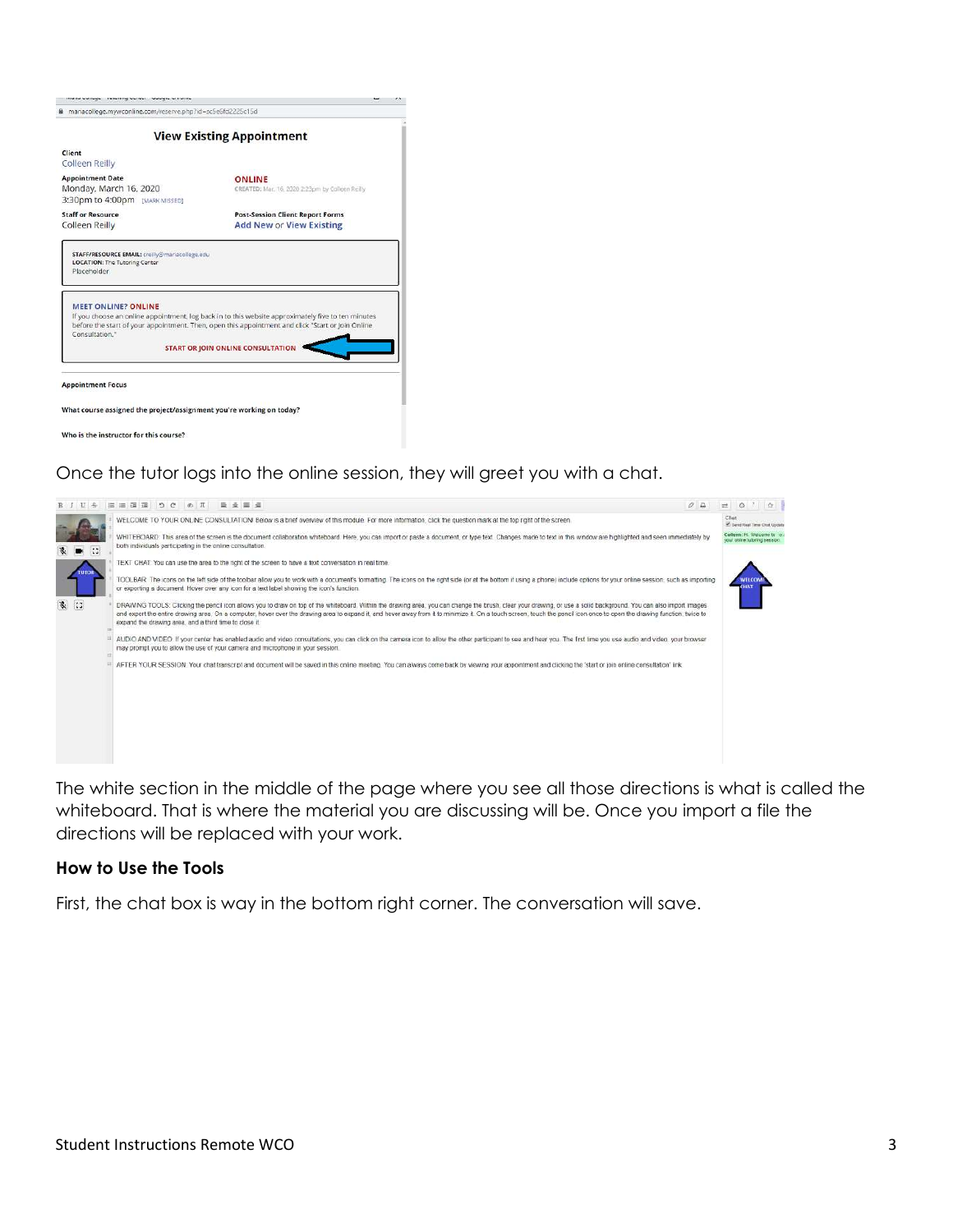

 $\mathbf{r}$  link

You can turn on and off video in the left column. Please remember that if your camera and mic are on, the tutor can hear and see whatever happens behind you. Let people in your space know you are video chatting and be aware of what is in the background.



This labels what the **unusual** buttons at the top will do. LEFT SIDE



### RIGHT SIDE

Student Instructions Remote WCO 4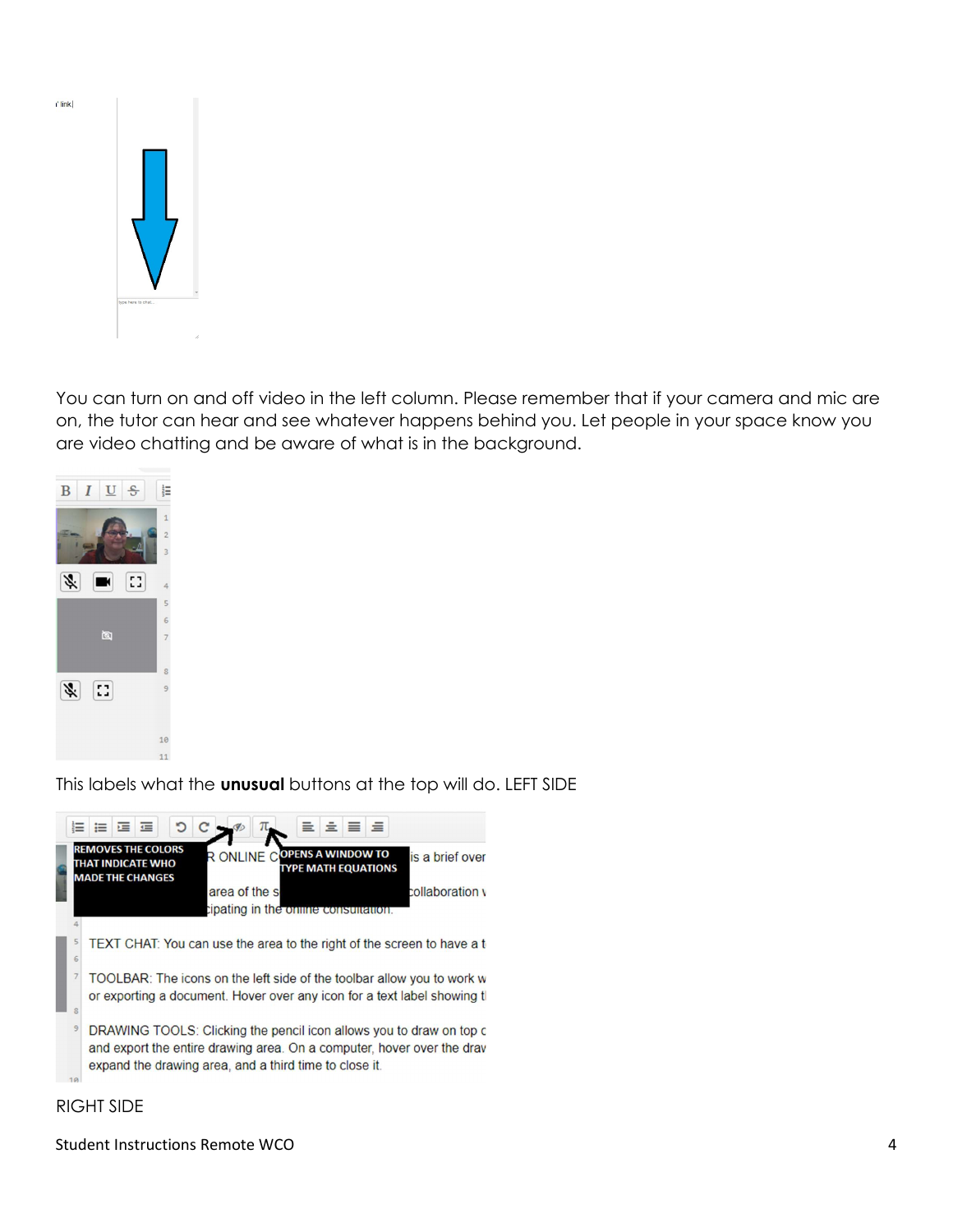

nsultation' link.

5. Click on the import export button, circled above, to add your file when the tutor asks you for it.

| Import/Export<br>Upload any text file or document |                                       |
|---------------------------------------------------|---------------------------------------|
| Choose File No file chosen                        | Export current pad as:                |
|                                                   | <b>Etherpad</b>                       |
| Import Now                                        | <b><i>&amp;</i></b> HTML              |
|                                                   | h Plain text<br><b>Microsoft Word</b> |
|                                                   | <b>角 PDF</b>                          |
| ide op                                            | ODF (Open Document Format)            |

6. Click choose file to select a file from your computer to load to the screen. You and your tutor will both be able to see the text. Unfortunately, the text will not preserve any formatting. It is text only. Please remember this when you are working on your document for submission. You can also save the material in the whiteboard space by exporting it.